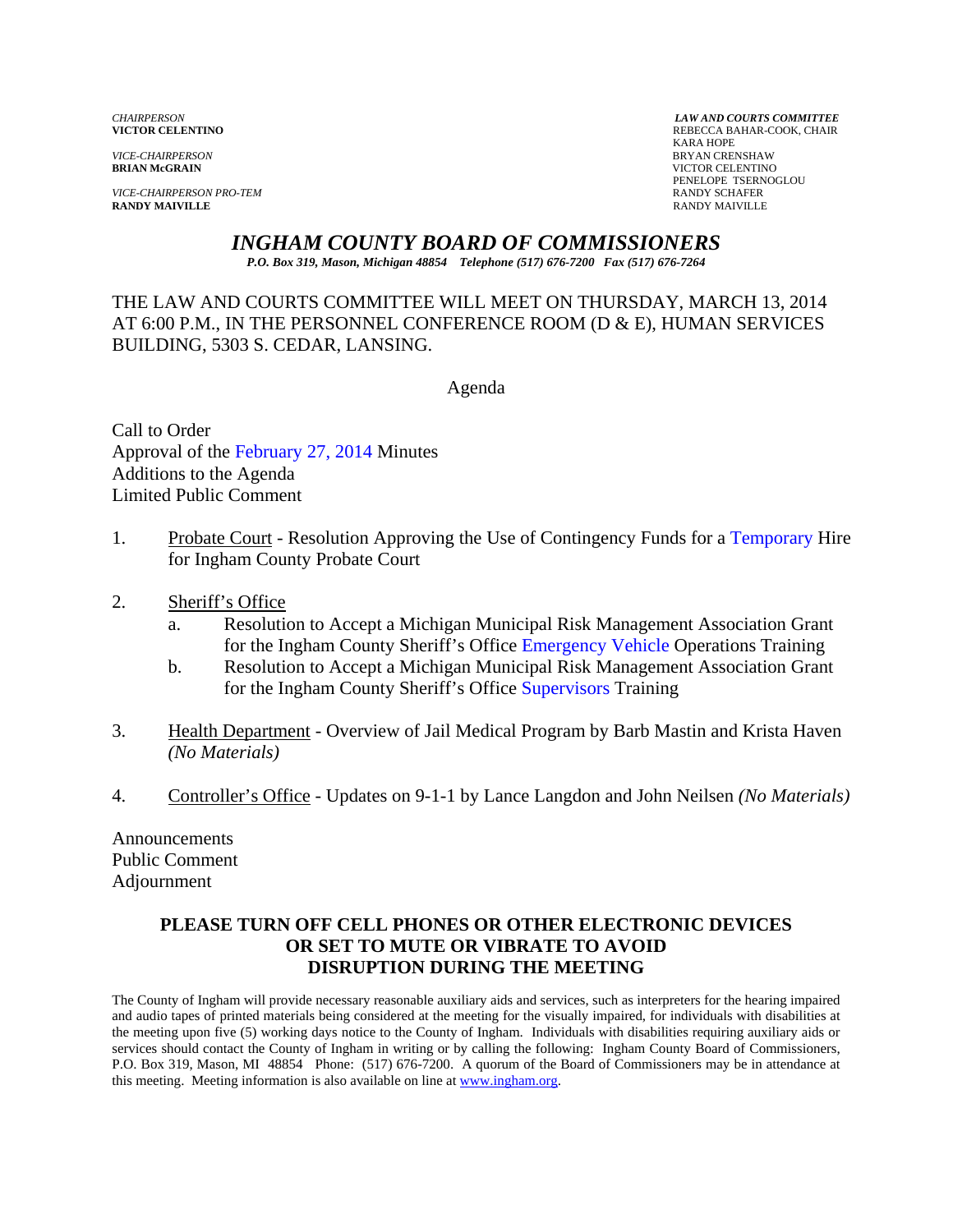#### LAW & COURTS COMMITTEE February 27, 2014 Draft – Minutes

<span id="page-1-0"></span>

| <b>Members Present:</b> | Rebecca Bahar-Cook, Kara Hope, Bryan Crenshaw, Victor Celentino,<br>Penelope Tsernoglou, Randy Schafer and Randy Maiville            |
|-------------------------|--------------------------------------------------------------------------------------------------------------------------------------|
| Members Absent:         | <b>None</b>                                                                                                                          |
| <b>Others Present:</b>  | Tim Dolehanty, Maureen Winslow, Sara Deprez, Scott LeRoy, Joel<br>Maatman, Jayme Danzig, Marva Goodson, Jennifer Shuster and others. |

The meeting was called to order by Chairperson Bahar-Cook at 6:00 p.m. in the Personnel Conference Room "D & E" of the Human Services Building, 5303 S. Cedar Street, Lansing, Michigan.

#### Approval of the February 13, 2014 Minutes

# MOVED BY COMM. HOPE, SUPPORTED BY COMM. MAIVILLE, TO APPROVE THE MINUTES OF THE FEBRUARY 13, 2014 LAW & COURTS COMMITTEE MEETING AS PRESENTED.

#### MOTION CARRIED UNANIMOUSLY.

The minutes of the February 13, 2014 Law & Courts Committee meeting were approved as presented.

#### Additions to the Agenda

None.

# Limited Public Comment

None.

# MOVED BY COMM. SCHAFER, SUPPORTED BY COMM. CRENSHAW, TO APPROVE A CONSENT AGENDA FOR THE FOLLOWING ACTION ITEMS:

- 1. Sheriff's Office
	- b. Resolution to Enter into a Contract with the City Of Lansing and to Accept the FY 2013 Homeland Security Grant Program Funds for the Regional Planner Grant
	- c. Resolution Honoring Detective Rodney Beals of the Ingham County Sheriff's **Office**
	- d. Resolution to Honor Deputy Evan Bennehoff of the Ingham County Sheriff's **Office**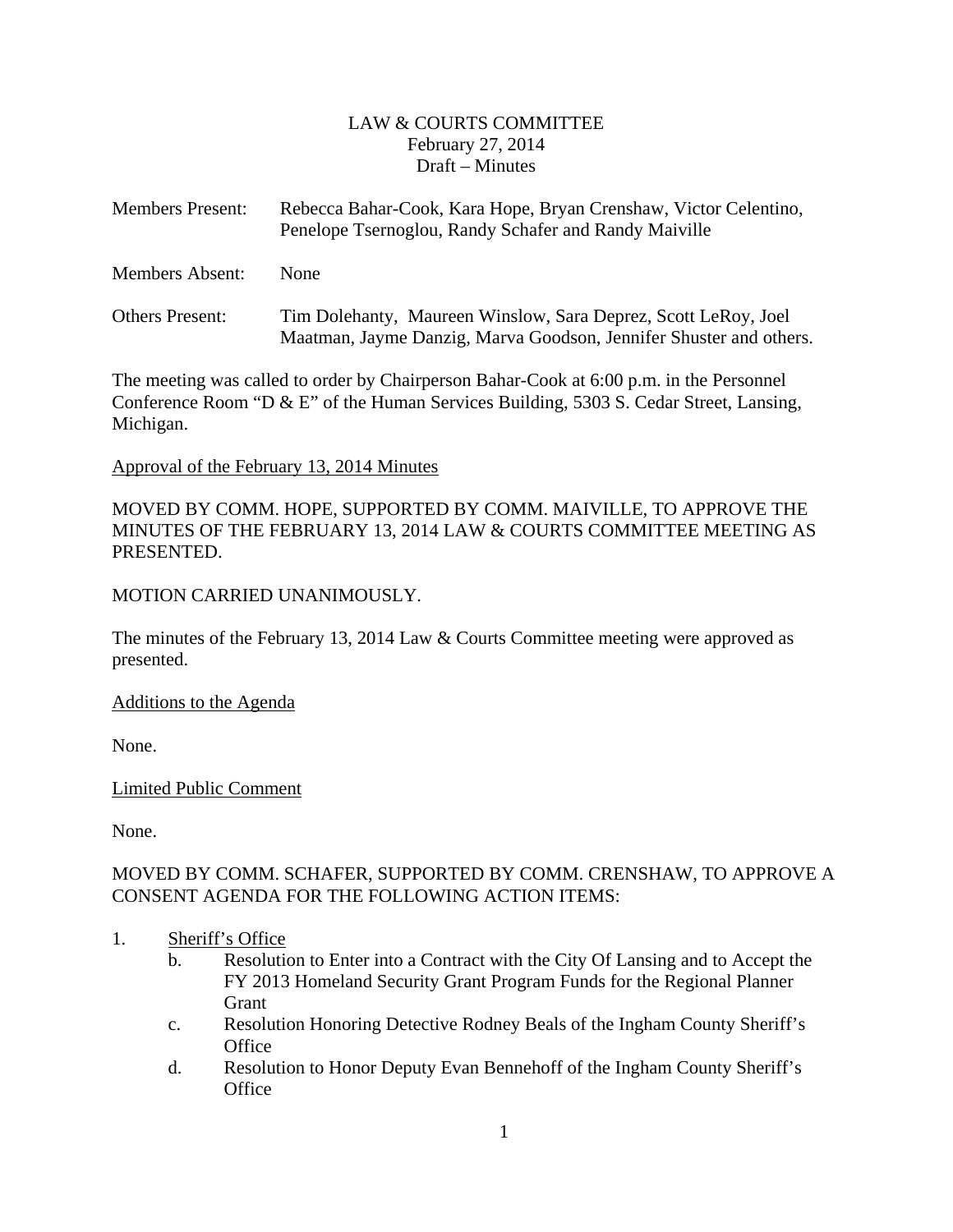- 2. Circuit Court Resolution to Renew the Circuit Court Service Contract with Tel Systems
- 3. Circuit Court/Family Division
	- a. Resolution for Authorization to Enter into a Three Year Contract with Charlevoix County 7th Probate Court

MOTION CARRIED UNANIMOUSLY.

MOVED BY COMM. SCHAFER, SUPPORTED BY COMM. CRENSHAW, TO APPROVE THE ITEMS ON THE CONSENT AGENDA.

#### MOTION CARRIED UNANIMOUSLY.

- 1. Sheriff's Office
	- a. Resolution to Enter Into a Contract with Mid Michigan Kennels to Purchase and Train a New K-9 Dog

MOVED BY COMM. SCHAFER, SUPPORTED BY COMM. CELENTINO, TO APPROVE THE RESOLUTION TO ENTER INTO A CONTRACT WITH MID MICHIGAN KENNELS TO PURCHASE AND TRAIN A NEW K-9 DOG.

Discussion.

Major Joel Maatman addressed the Committee regarding the need of the Resolution.

Commissioner Hope asked Major Maatman about the Sheriff's policy regarding housing requirements of the K-9 dogs.

Major Maatman stated that the officers are instructed to take care of the K-9 dogs and that they are allowed to use discretion. He then explained the specific situation in which K-9 Luger was unexpectedly killed in an accident in November of 2013. Major Maatman stated that the dog was kept inside the house during stormy conditions and after it appeared the storm had cleared, the dog was moved to an outdoor kennel. Major Maatman then stated the storm started up again and a branch then fell on the kennel, scaring the dog which caused him to run into the road where he was hit and killed by a motor vehicle.

# MOTION CARRIED UNANIMOUSLY.

3. Circuit Court/Family Division b. Quarterly Report (additional information)

#### Discussion.

Maureen Winslow, Deputy Court Administrator; Sara Deprez, Juvenile Services Director; and Scott LeRoy, Juvenile Programs Director addressed the Committee and distributed a hard copy of the quarterly data report for the Family Division of the Ingham County Circuit Court.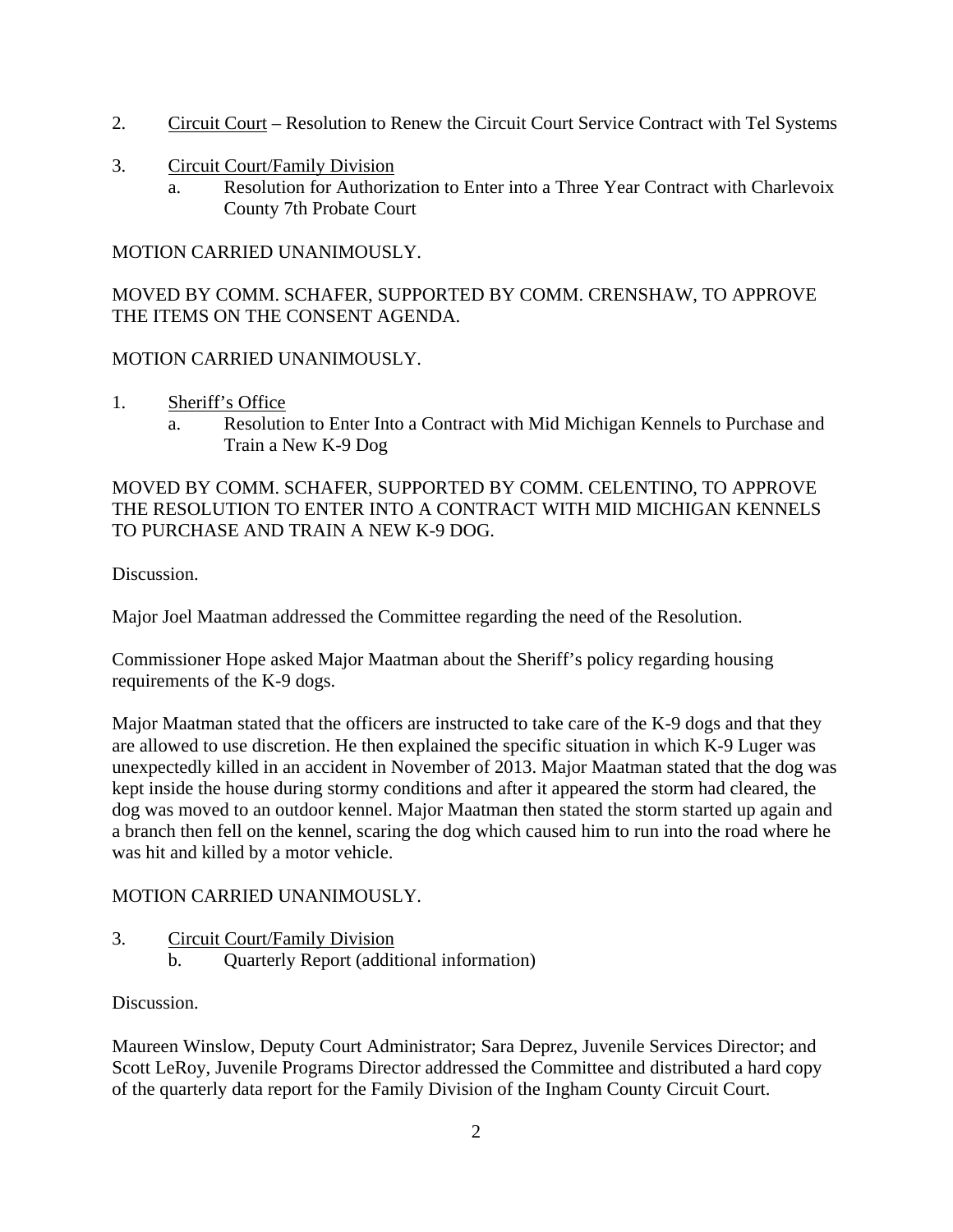Ms. Winslow emphasized that a highlight of the report was the significant decrease in residential placements.

Commissioner Crenshaw asked how someone would qualify for out-of-state placement.

Ms. Winslow stated that placement depends on a match between the person and a program and where that specified program is located.

Lastly, Ms. Winslow informed the Committee of a conference she attended the week before in Ann Arbor with other Family Division Administrators from across the state. She stated that they showcased their Sex Offender Program at the conference. Ms. Winslow stated that she would like to bring the presentation to the Law & Courts Committee.

Chairperson Bahar-Cook stated that she would like to see that presentation at a future meeting.

c. Scott LeRoy: Ingham Academy Basketball Team and Recognition of Coach and Michigan State University Interns *(No Materials)* 

Mr. LeRoy addressed the Committee and introduced Jayme Danzig and Marva Goodson who are Michigan State University interns who have been working with the Ingham Academy Basketball Team. He also introduced the captain of the team, Julian Badgett, who then introduced the team members present.

Ms. Danzig and Ms. Goodson gave an overview of the success of the program and the three components of focus being on athletics, mentorship and events.

Mr. Badgett spoke about how the program has affected his life in a positive manner since being a student there for three years now.

The team members distributed pins as a gift to each of the Commissioners that displays the Ingham Academy mascot.

4. Controller's Office – Update on the 9-1-1 Pension/Health Care Funds Settlement with the City of Lansing *(No Materials)* 

Tim Dolehanty, Controller, addressed the Committee and provided a current update on the 9-1-1 pension/health care funds settlement with the City of Lansing.

Mr. Dolehanty stated that he is confident and can see an end in sight. He said the pension trustee advisors from Colorado will go over the findings, key issues and decision points on Wednesday during a conference call. Mr. Dolehanty said one of the critical points is to discuss the investment credit, which is the return the County would have seen if this was handled correctly.

Lastly, Mr. Dolehanty stated that they will talk with the City of Lansing before bringing the entire package to the Board of Commissioners as a Resolution. He said to expect to see it in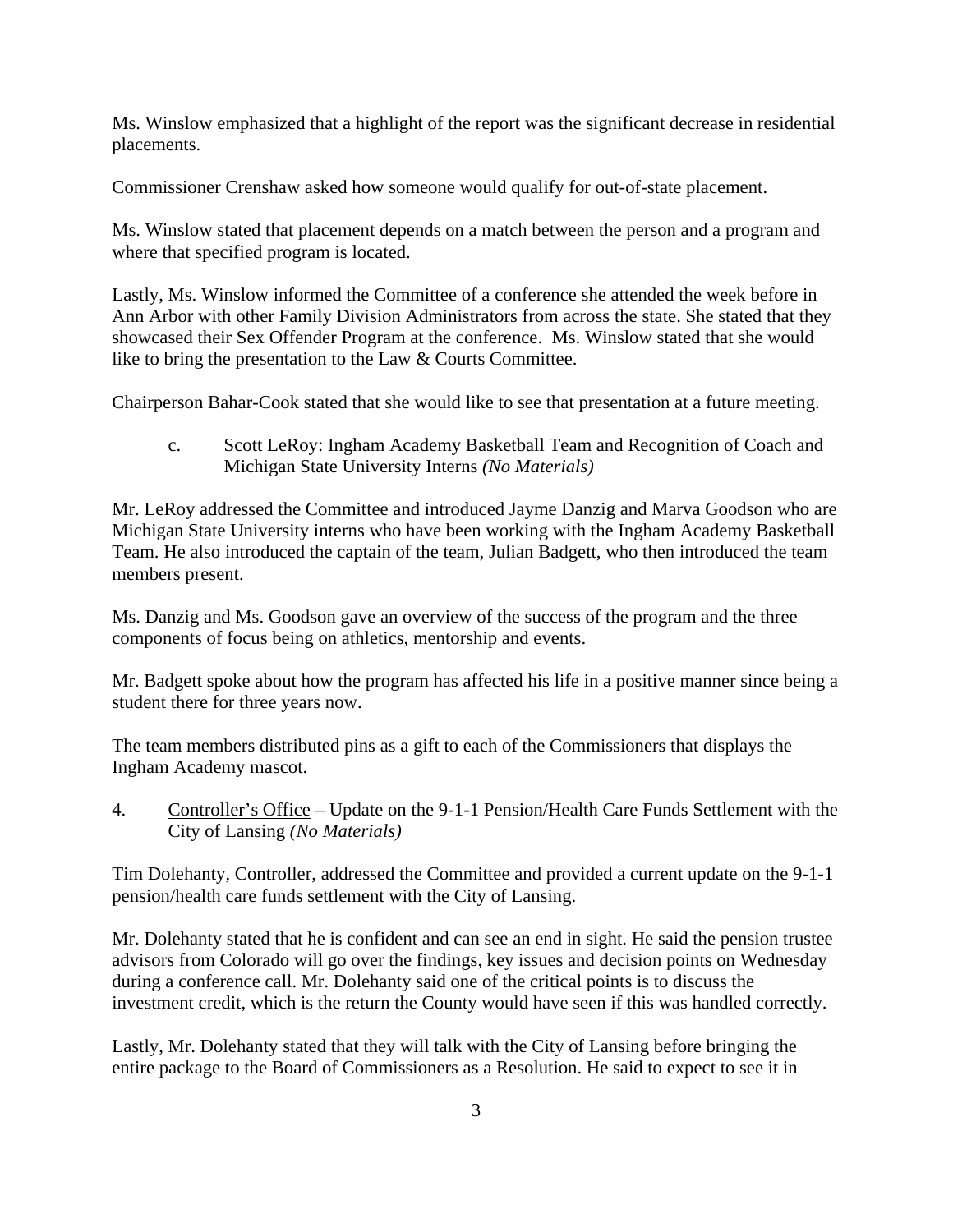approximately mid-March.

Commissioner Hope asked if a report can be composed afterwards so that this circumstance can be used as a learning experience for future similar situations.

#### Announcements

Commissioner Crenshaw stated that he will be absent for the next Law & Courts meeting scheduled for Thursday, March 13, 2014.

Chairperson Bahar-Cook asked Tim Dolehanty, Controller, if he would inquire about a possible study that was mentioned at an earlier date that compared bringing the current County Jail up to par versus forming a jail partnership.

Commissioner Hope gave the Committee an update on the recent condemnation of Life O'Riley Mobile Home Park and Campground.

Commissioner Maiville thanked Commissioner Hope for the time she has put in to help with the residents who are being displaced due to the condemnation.

Public Comment

None.

The meeting was adjourned at approximately 6:52 p.m.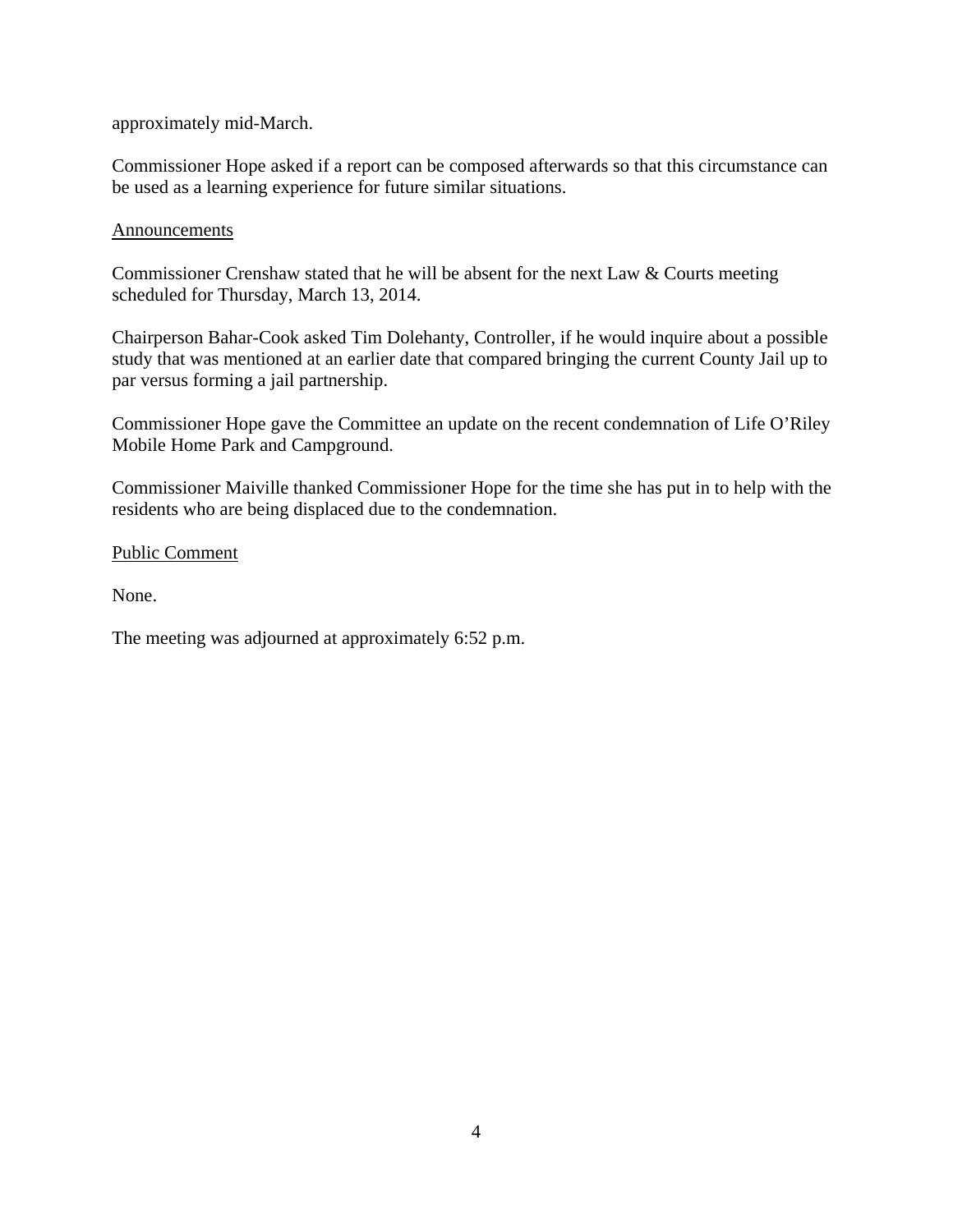# **MARCH 13, 2014 LAW & COURTS AGENDA STAFF REVIEW SUMMARY**

# **RESOLUTION ACTION ITEMS:**

## **The Chief Deputy Controller is recommending approval of the following resolutions/actions:**

*1. Probate Court - Resolution Approving the Use of Contingency Funds for a Temporary Hire for Ingham County Probate Court* 

This resolution authorizes the temporary hire of a judicial assistant at the MCF 06 level for the period of up to twelve weeks to start on or around June 1, 2014. The funding for this temporary hire in the amount of up to \$10,460.00 will be from 2014 Ingham County contingency funds. The daily cost for this temp will be \$174.34 and the weekly cost will be \$871.69. We will only use the amount necessary to fill this position until the employee returns to work, although it is capped at 12 weeks for a total cost of \$10,460. (see attached material for details)

- *2. Sheriff's Office*
- *Resolution to Accept a Michigan Municipal Risk Management Association Grant for the Ingham County Sheriff's Office Emergency Vehicle Operations Training*

This resolution authorizes acceptance of the Ingham County Sheriff's Office MMRMA Risk Avoidance Program (RAP) grant for \$1,337.50. This is a long term grant that provides Emergency Vehicle Operations (EVO) training for our deputies and other Mid Michigan Law Enforcement officers. This concept trains the trainers and reimburses half of our costs for this training program. (see attached material for detail)

- *Resolution to Accept a Michigan Municipal Risk Management Association Grant for the Ingham County Sheriff's Office Supervisors Training* 

This resolution authorizes acceptance of the Ingham County Sheriff's Office MMRMA Risk Avoidance Program (RAP) grant for \$355.00 for Supervisors to attend MACNOLW and Associates supervisory training courses. This grant reimburses half of our costs for this training program. (see attached material for detail)

# **This portion of the meeting is for informational items:**

- *3. Health Department Overview of Jail Medical Program by Barb Mastin and Krista Haven (no materials)*
- *4. Controller's Office Updates on 9-1-1 by Lance Langdon and John Neilsen (no materials)*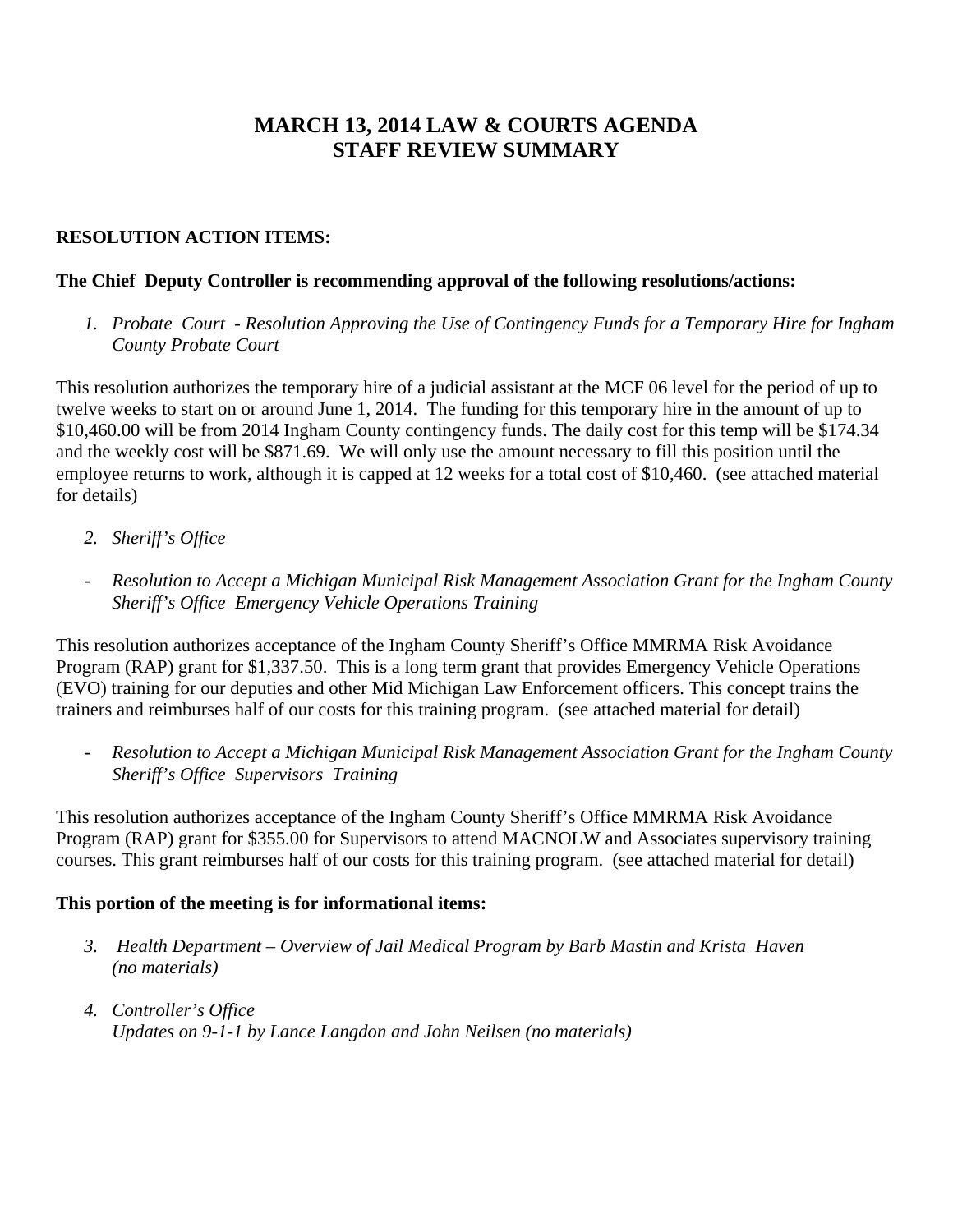#### **Agenda Item 1**

# **MEMORANDUM**

<span id="page-6-0"></span>

| TO:   | Law & Courts, County Services, and Finance Committees                |
|-------|----------------------------------------------------------------------|
| FROM: | George M. Strander<br>Probate Court Administrator & Probate Register |
| DATE: | March 7, 2014                                                        |
| RE:   | <b>Funds for Temporary Judicial Assistant</b>                        |

Beginning in or around June of this year Judge Economy's Judicial Assistant (JA) will go onto FMLA leave for up to 12 weeks. It is essential to the operation of Judge Economy's office that he have a JA to handle his administrative affairs. The cost of a temporary JA at Step 1 for 12 weeks is \$10,460.00. Since the Probate Court budget does not have an extra \$10,460.00 to pay for a temporary JA, we are seeking funds through the county's Contingency Fund for that purpose.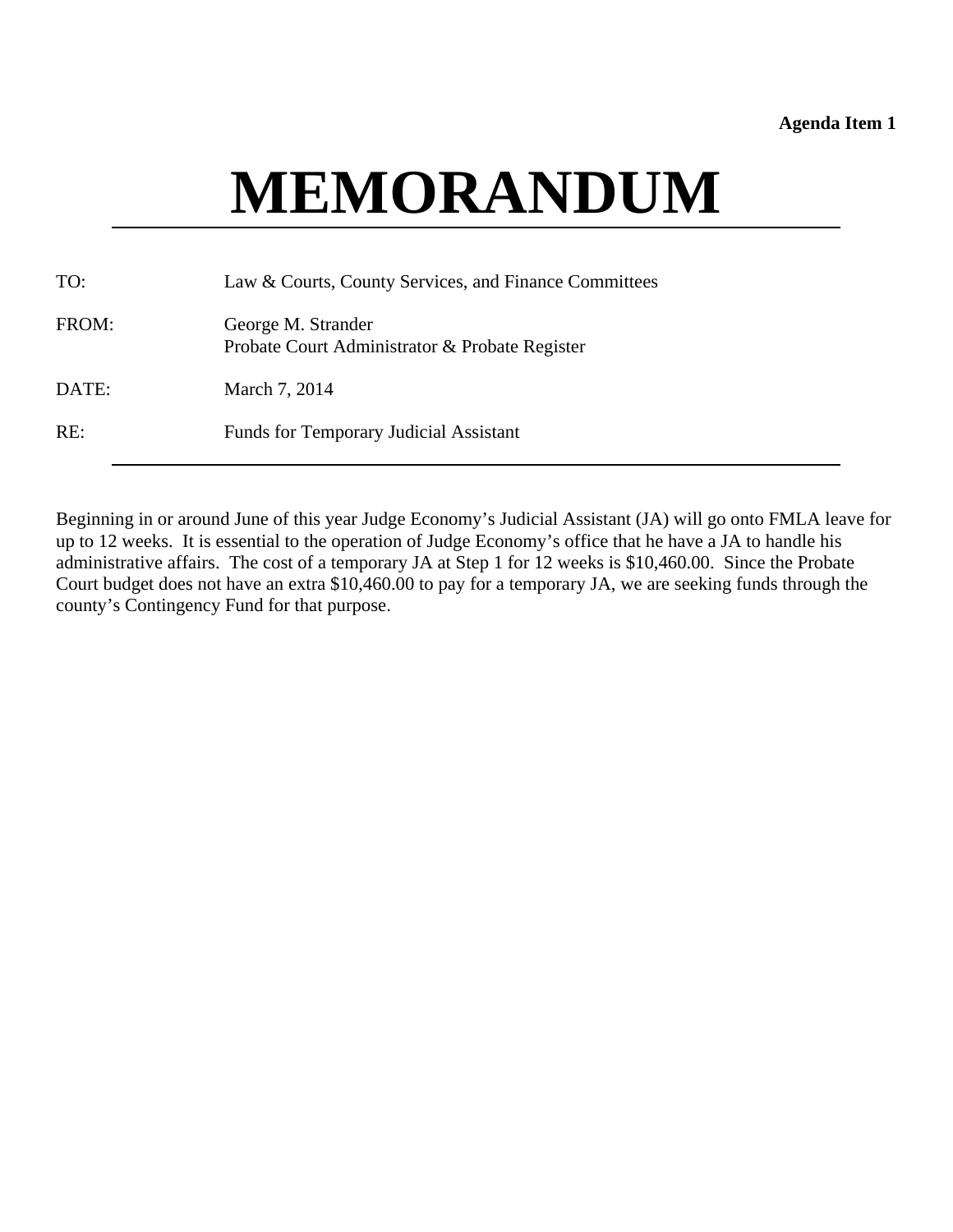Introduced by the Law & Courts and Finance Committees of the:

# INGHAM COUNTY BOARD OF COMMISSIONERS

# **RESOLUTION APPROVING THE USE OF CONTINGENCY FUNDS FOR A TEMPORARY HIRE FOR INGHAM COUNTY PROBATE COURT**

WHEREAS, each Probate Court judge has a judicial assistant to take telephone calls, schedule hearings, draft documents, and in general take care of necessary administrative issues in the judge's office; and

WHEREAS, the judicial assistant for Judge Economy is scheduled to go on leave through FMLA for up to 12 weeks beginning around June of this year; and

WHEREAS, the Probate Court General Fund budget does not have the funds to pay for up to 12 months of a temporary replacement judicial assistant; and

WHEREAS, the twelve-week cost of a temporary judicial assistant at step 1 is \$10,460.00.

THEREFORE BE IT RESOLVED, that the Ingham County Board of Commissioners approves of a temporary hire of a judicial assistant at the MCF 06 level for the period of up to twelve weeks to start on or around June 1, 2014.

BE IT FURTHER RESOLVED, that funding for this temporary hire in the amount of up to \$10,460.00 be made available through the use of the Ingham County contingency funds.

BE IT FURTHER RESOLVED, the Controller/Administrator is authorized to make any necessary budget adjustments consistent with this resolution, including the transfer of up to \$10,640.00 from the 2014 Contingency Fund to the Probate Court temporary budget.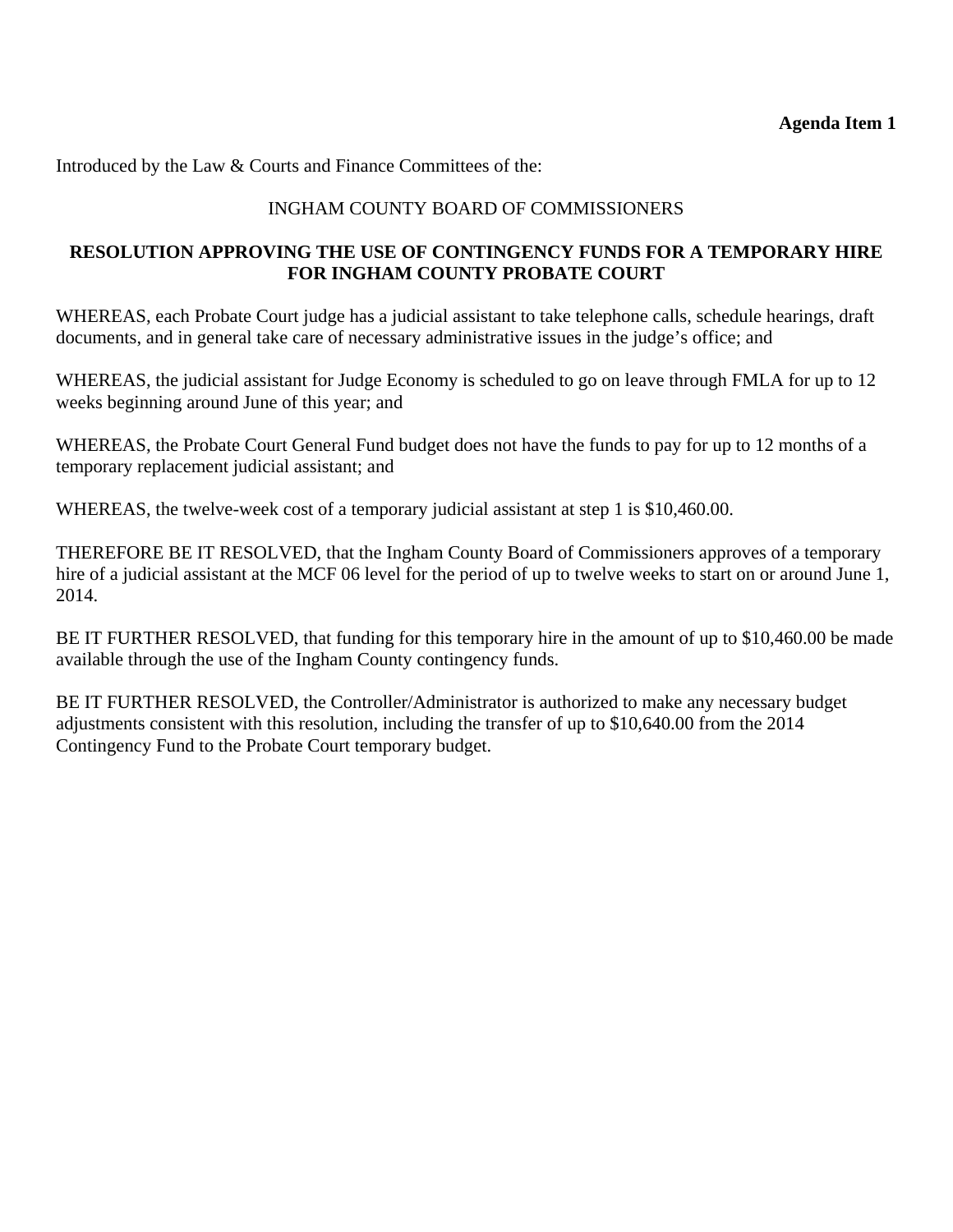# **Agenda Item 2a**

# **M E M O R A N D U M**

- <span id="page-8-0"></span>**TO:** Law & Courts Committee Finance Committee
- **FROM:** Major Joel Maatman
- **DATE:** February 21, 2014
- **RE:** Accepting MMRMA RAP Grant Funds

This resolution requests permission for the Ingham County Sheriff's Office to accept an MMRMA RAP grant for \$1,337.50. This MMRMA RAP Grant check is 50% of the cost of Michigan State Police Emergency Vehicle Training.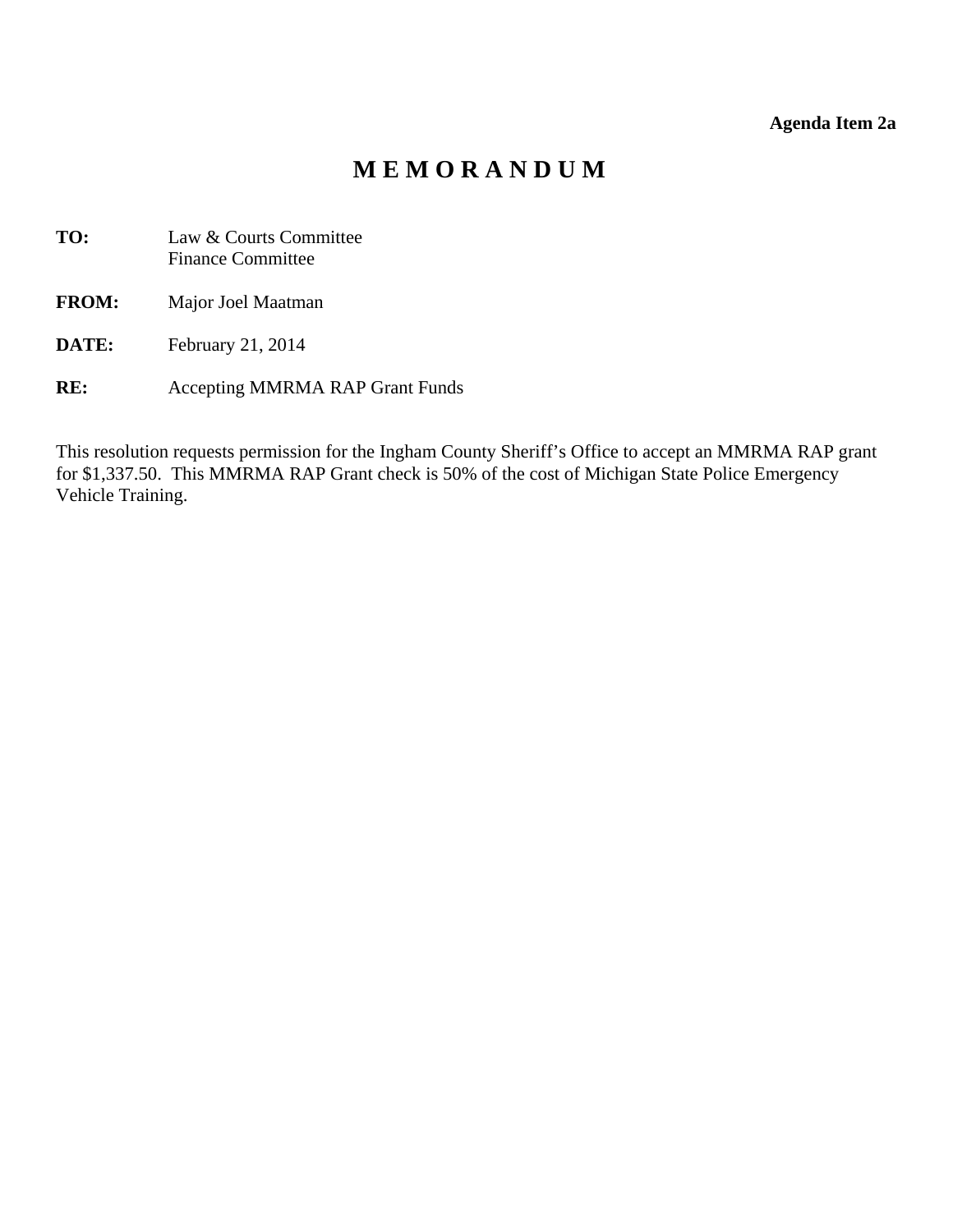Introduced by the Law & Courts and Finance Committees of the:

#### INGHAM COUNTY BOARD OF COMMISSIONERS

#### **RESOLUTION TO ACCEPT A MICHIGAN MUNICIPAL RISK MANAGEMENT ASSOCIATION GRANT FOR THE INGHAM COUNTY SHERIFF'S OFFICE EMERGENCY VEHICLE OPERATIONS TRAINING**

WHEREAS, Michigan Municipal Risk Management Association (MMRMA) is the county's insurance carrier; and

WHEREAS, for over twenty years, the Ingham County Sheriff's Office has provided Emergency Vehicle Operations (EVO) training for its deputies and Mid Michigan Law Enforcement officers; and

WHEREAS, MMRMA offers Risk Avoidance Program (RAP) grants to assist their members in paying for training; and

WHEREAS, the Ingham County Sheriff's Office submitted an MMRMA RAP grant to pay for 50% for training from the Michigan State Police (MSP) "Train the Trainer" for Emergency Vehicle Operations; and

WHEREAS, all EVO instructors must attend the Michigan State Police Emergency Vehicle Operations training; and

WHEREAS, MMRMA awarded the Ingham County Sheriff's Office a Fall 2013 grant in the amount of \$1,337.50 to pay for the MSP Emergency Vehicle Operations training.

THEREFORE BE IT RESOLVED, that the Ingham County Board of Commissioners authorizes acceptance of the Ingham County Sheriff's Office MMRMA RAP grant for \$1,337.50.

BE IT FURTHER RESOLVED, that the Ingham County Board of Commissioners directs the Controller to make the necessary budget adjustments in the Ingham County Sheriffs Office 2014 budget.

BE IT FURTHER RESOLVED that the Ingham County Board of Commissioners authorizes the Board Chair to sign any necessary contract documents that are consistent with this resolution and approved as to form by the County Attorney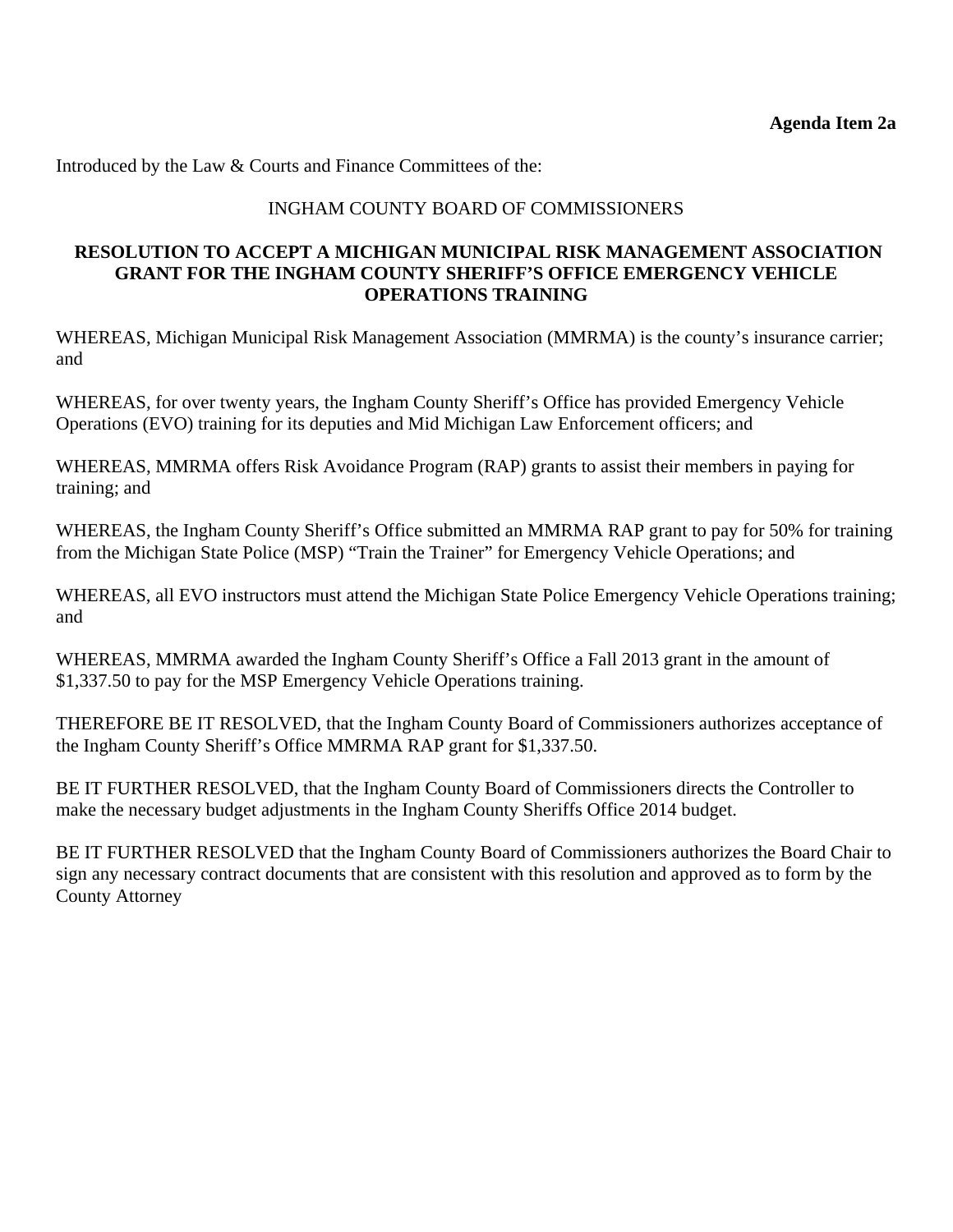#### **Agenda Item 2b**

# **M E M O R A N D U M**

<span id="page-10-0"></span>**TO:** Law & Courts Committee Finance Committee

**FROM:** Major Joel Maatman

- **DATE:** February 21, 2014
- **RE:** Accepting MMRMA RAP Grant Funds

This resolution requests permission for the Ingham County Sheriff's Office to accept an MMRMA RAP grant for \$355.00. This MMRMA RAP Grant check is 50% of the cost of MACNLOW training in the fall of 2013 for Ingham County Sheriff's Office Supervisors' training.